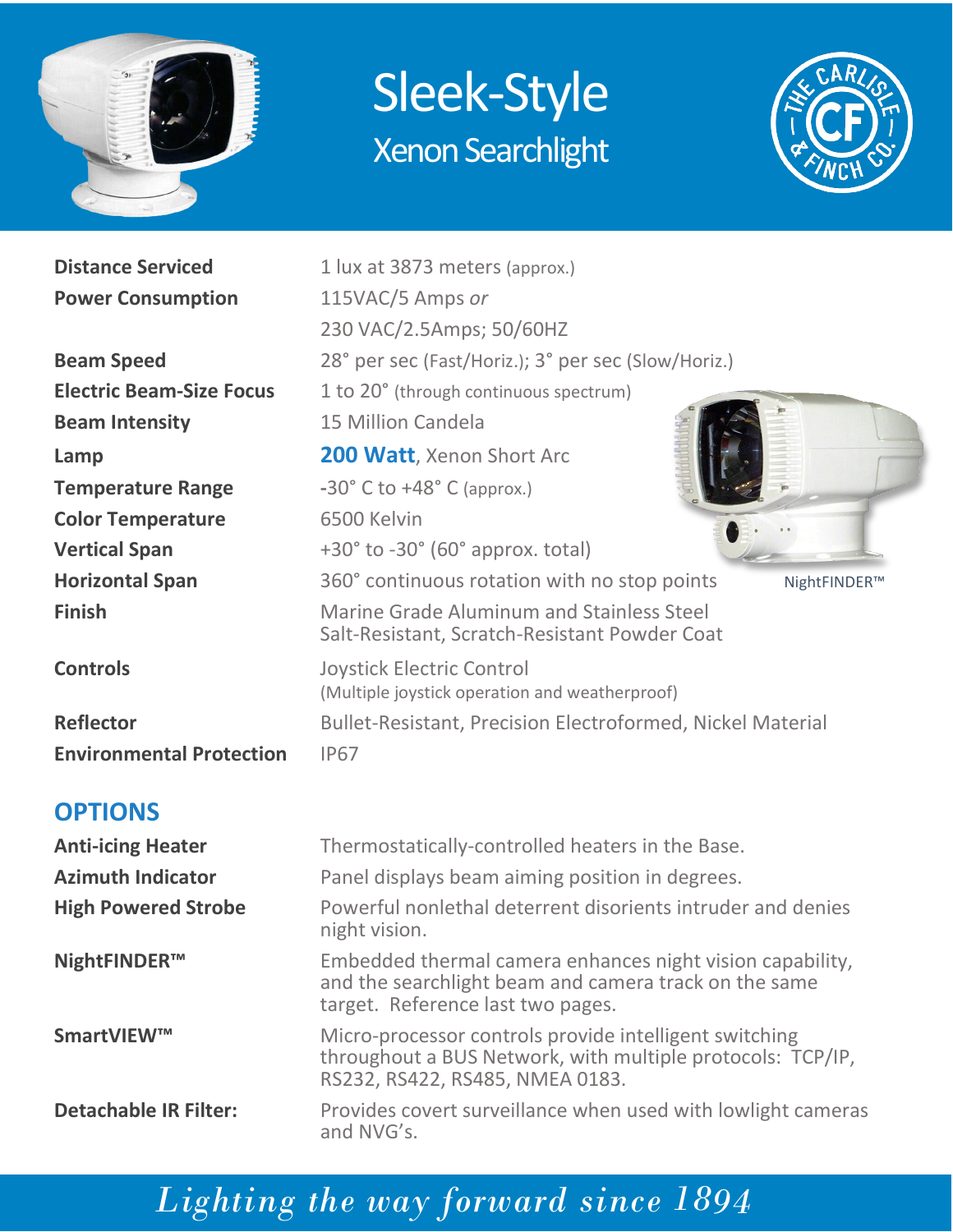#### **200 Watt Dimensions in inches (mm)**



Power Supply: Compact Current-Regulated Electronic Supply includes Universal Power Input Feature, providing 115 Volt AC and 230 Volt AC inputs on the same printed circuit board.



**Joystick Control Stations:** Control functions are: Beam ON/OFF, Beam-size Focus, Proportional-Speed Joystick, and Beam-ON Indicator Light. One Master Station (C4-2-1) is required with each system, and any number of Secondary Stations can be added. If you desire an outdoor Secondary Station, non-recessmounted within console, but enclosed in a Weatherproof Box, specify C4E2M (consult Factory for dimensions). Ø.25 (Ø6.4)



Power Supply 2PSN115 or 2PSN230 C4-2-1 Master Station……..………Depth = 6.5in (166mm) Power Supply Weight = 7.5lb (3.4kg) C4-2M-1 and C4E2M-1-2 Secondary……Depth = 3.5in (89mm)

| Searchlight Standard<br><b>Zor</b><br>Inverted-Mount | <b>Power Supply</b><br>115VAC or 230VAC | <b>Master</b><br>(Indoor) | Secondary<br>(Indoor) | <b>Master</b><br>(Outdoor) | Secondary<br>(Outdoor) |
|------------------------------------------------------|-----------------------------------------|---------------------------|-----------------------|----------------------------|------------------------|
| XY2EDE-RF or<br>XY2EDE-BURF                          | 2PSN115 or<br>2PSN230                   | $C4 - 2 - 1$              | $C4-2M-1$             | $C4F2-1-2$                 | $C4E2M-1-2$            |

**How to specify searchlight system**… read across table and select one Searchlight, one Power Supply, one Master Joystick Controller and any number of optional Secondary Joystick Controllers.

### **Sample Specification**

for "Inverted-Mount Searchlight, 230 VAC with (1) Indoor and (1) Outdoor Joystick Controllers, the model numbers are as follows:

- (1) XY2EDE-BURF Searchlight, (1) 2PSN230 Power Supply, (1) C4-2-1 Master and (1) C4E2M-1-2 Secondary Station
- **Note:** Consult Factory for model numbers of optional Features (Strobe, NightFINDER™, Anti-icing Heaters, Azimuth Indicator, SmartVIEW, etc.)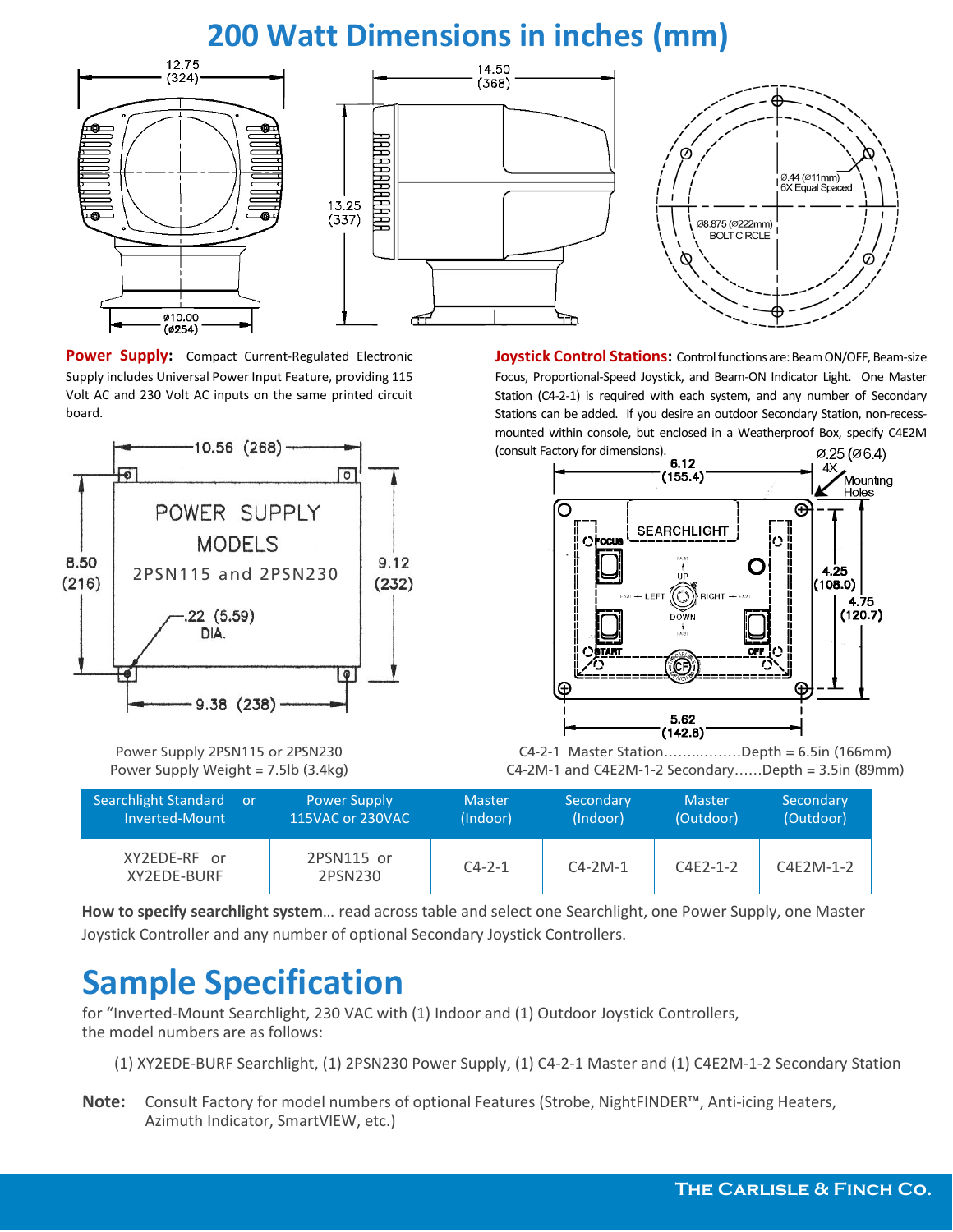# NightFINDER™ A Total Navigation & **Security System** Long Range **FLIR<sup>®</sup>** System NightFINDER™ Circle of S Cover your A#%  $($ aft $)$ Even the most expensive Night Vision Systems only see in one direction, at one time. NightFINDER™ Systems help form a

around vessel, seeing covertly on all sides concurrently. The searchlights fulfill all of the Navigation Functions as well.